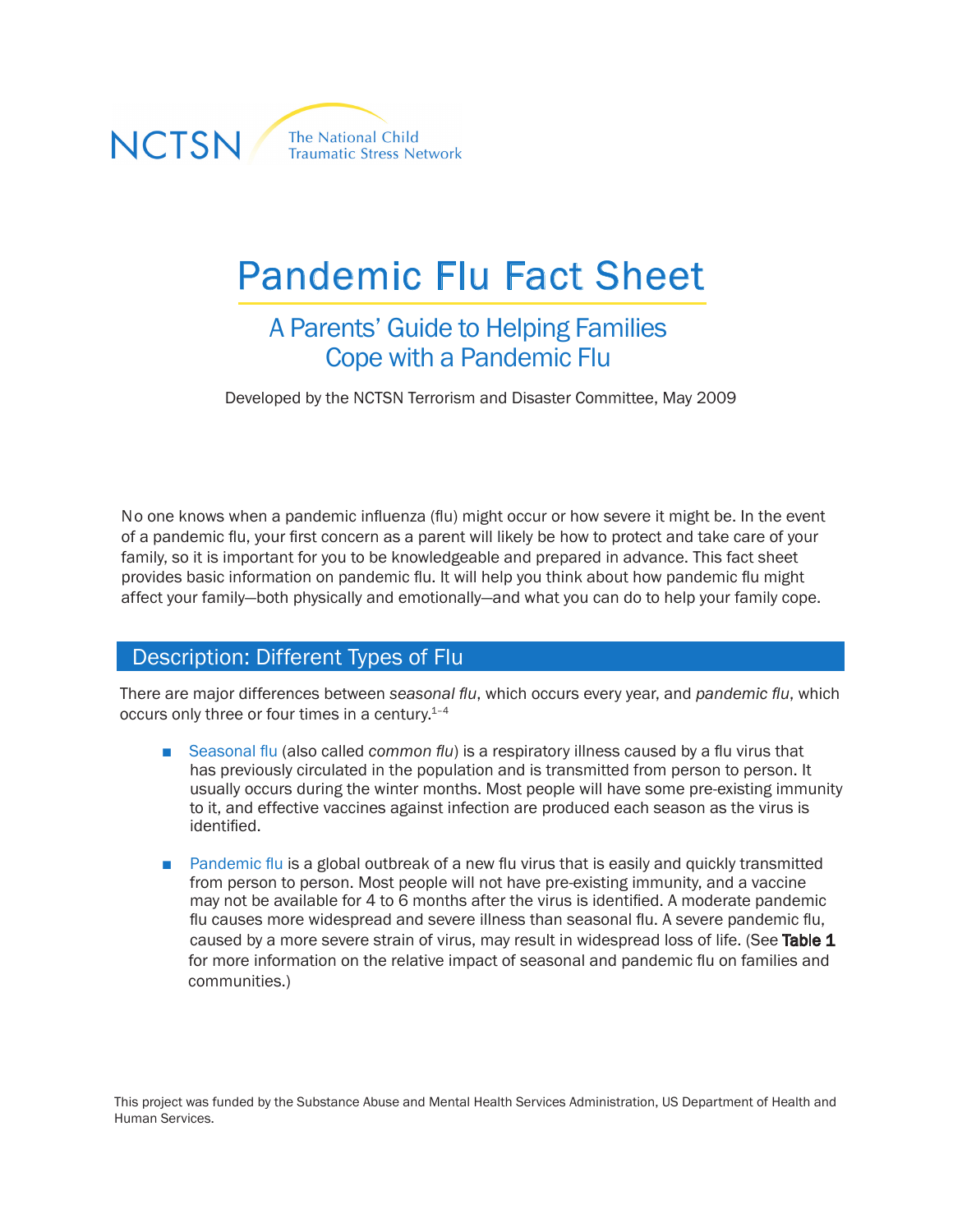| Table 1: The Impact of Flu on Families and Communities <sup>1, 5-7</sup> |                                                                                                                                                                                                                                                                                                            |                                                                                                                                                                                                                                                                                                                                                          |                                                                                                                                                                                                                                                                                                                                                                                                         |
|--------------------------------------------------------------------------|------------------------------------------------------------------------------------------------------------------------------------------------------------------------------------------------------------------------------------------------------------------------------------------------------------|----------------------------------------------------------------------------------------------------------------------------------------------------------------------------------------------------------------------------------------------------------------------------------------------------------------------------------------------------------|---------------------------------------------------------------------------------------------------------------------------------------------------------------------------------------------------------------------------------------------------------------------------------------------------------------------------------------------------------------------------------------------------------|
|                                                                          | <b>SEASONAL FLU</b>                                                                                                                                                                                                                                                                                        | <b>MODERATE PANDEMIC FLU</b>                                                                                                                                                                                                                                                                                                                             | <b>SEVERE PANDEMIC FLU</b>                                                                                                                                                                                                                                                                                                                                                                              |
| Symptoms                                                                 | Fever<br>$\bullet$<br>Headache<br>$\bullet$<br><b>Extreme tiredness</b><br>$\bullet$<br>Dry cough<br>$\bullet$<br>Sore throat<br>$\bullet$<br>Runny/stuffy nose<br>$\bullet$<br>Muscle aches<br>$\bullet$<br>Stomach ailments<br>$\bullet$<br>Chills and sweating<br>$\bullet$                             | • Worsening of seasonal flu<br>symptoms<br>Bacterial pneumonia<br>Ear infections<br>Sinus infections<br>$\bullet$<br>Dehydration                                                                                                                                                                                                                         | Pneumonia<br>$\bullet$<br>Hemorrhaging of the lungs<br>$\bullet$<br>Eye infections<br>Severe respiratory distress<br>Worsening of pre-existing<br>medical conditions<br>Death                                                                                                                                                                                                                           |
| Personal<br>and Family<br>Impact                                         | Moderate risk of getting<br>$\bullet$<br>flu<br>Very unlikely that a family<br>$\bullet$<br>member will need<br>hospitalization<br>Extremely low risk that a<br>family member will die<br>from flu<br>Few absences from<br>$\bullet$<br>school or work                                                     | High risk of getting flu<br>$\bullet$<br>Unlikely that a family<br>member will need<br>hospitalization<br>Low risk that a family<br>$\bullet$<br>member will die from flu<br>Loss of income from work<br>closures or absence due to<br>flu<br>Cancellation of school and<br>recreational activities<br>Some isolation from<br>normal social interactions | Very high risk of getting flu<br>$\bullet$<br>Very possible that a family<br>member will need<br>hospitalization<br>Moderate risk that a family<br>member will die from flu<br>Schools and businesses<br>closed<br>Mandatory quarantines<br>Families confined to home<br>for extended periods<br>Prolonged social isolation<br>Rationing of food and water<br>supply<br>Possible panic<br>$\bullet$     |
| Community<br>Impact                                                      | Low incidence of<br>$\bullet$<br>hospitalizations and<br>death<br>Elderly, infants, and<br>$\bullet$<br>people with pre-existing<br>medical conditions are at<br>greater risk<br>Adequate vaccines,<br>$\bullet$<br>medicines, hospital beds,<br>and breathing support<br>available for people with<br>flu | Brief closures of schools and<br>$\bullet$<br>businesses<br>Increased absence rates<br>from work and schools<br>• Some local shortages of<br>food and supplies<br>Shortages of vaccines,<br>$\bullet$<br>medicines, hospital beds,<br>and breathing support for<br>people with flu<br>Health care facilities<br>flooded with increase in<br>patients     | Closures of schools and<br>businesses<br>Closures of public services<br>such as financial institutions<br>and public transportation<br>Prolonged isolation of people<br>in the community<br>Food and water scarcities<br>Mass casualties<br>Extreme shortages of<br>vaccines, medicines, hospital<br>beds, and breathing support<br>for people with flu<br><b>Health care facilities</b><br>overwhelmed |
| Media<br>coverage                                                        | Typically receives little<br>$\bullet$<br>media coverage<br>Focus is on getting flu<br>$\bullet$<br>shots                                                                                                                                                                                                  | • Reports on number<br>of flu cases and deaths<br>Announcements of school<br>and business closures<br>Increased coverage as<br>٠<br>outbreak spreads                                                                                                                                                                                                     | International coverage<br>$\bullet$<br>Reports on illness and death<br>Reports of impact on people,<br>communities, businesses,<br>and other organizations                                                                                                                                                                                                                                              |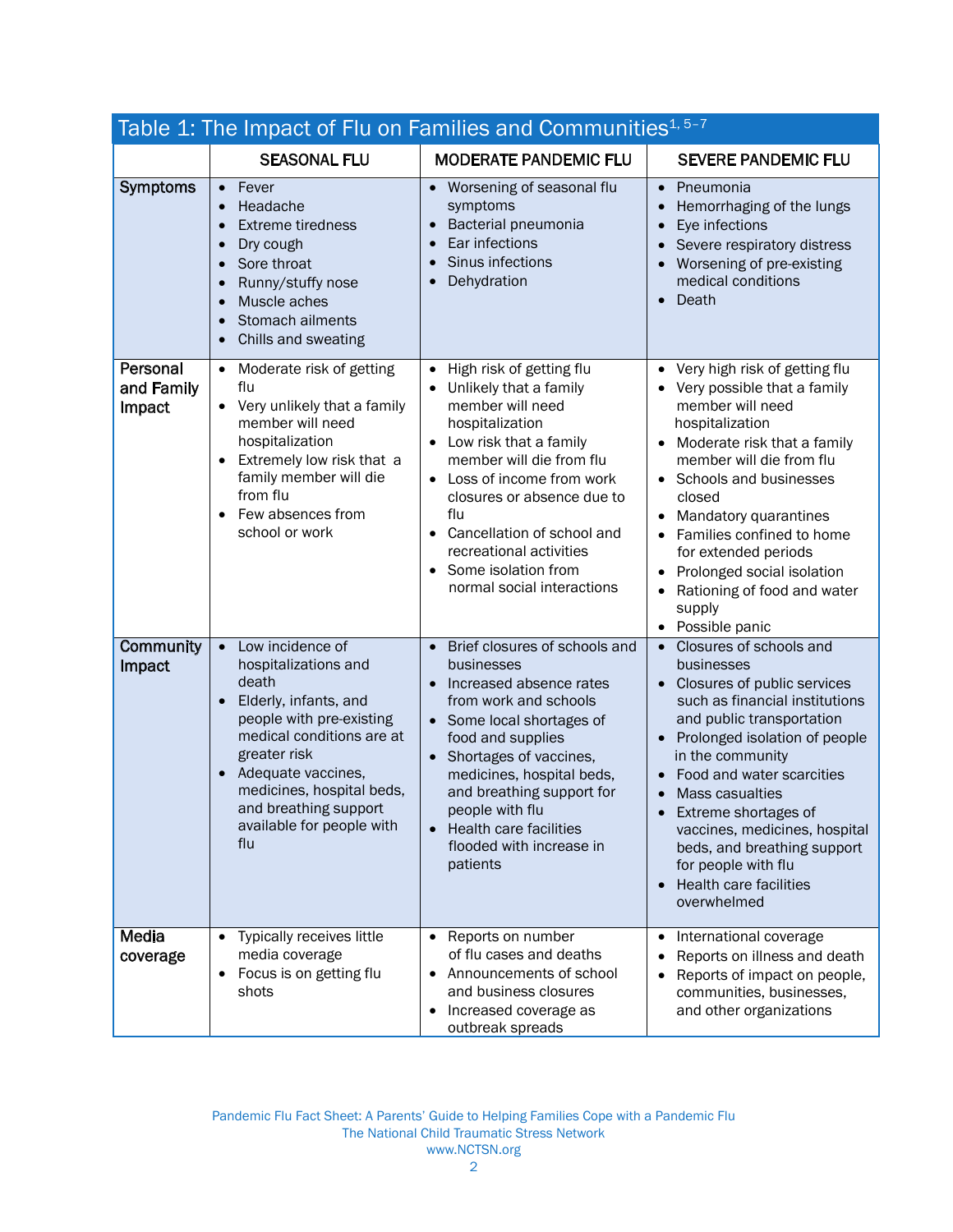#### Readiness: Preparing your Family for Pandemic Flu

One of the best ways to lessen the impact of pandemic flu on your family is to be prepared. Here are some steps that you can take to be better prepared.

- Make sure family members get a seasonal flu shot every year. Unless vaccine is in short supply, all members 6 months of age and older are candidates for a flu shot.
- Have all family members practice preventive behaviors including frequent hand washing, avoiding close contact with people who are sick, staying at home when flu symptoms are present, and covering the mouth and nose with a tissue when coughing or sneezing.
- Keep basic health supplies on hand, such as soap, tissues, aspirin or acetaminophen, and a thermometer.
- Carefully discuss with your family what pandemic flu is, how it is contracted, and the possible dangers. Have this discussion in a comfortable environment and encourage family members to ask questions. You may want to have a separate discussion with young children in order to address specific fears or misconceptions.
- Have your family work together to gather supplies that might be needed during a pandemic flu. These include drinking water, canned food, prescription medicines, flashlights, batteries, and cash.
- Create a list of emergency telephone numbers and community resources that will be helpful during a pandemic flu, such as your family's schools and physicians, local utility companies, fire and police, the local Red Cross and Salvation Army, and your community mental health center.
- Develop a plan for maintaining contact with friends and family members via telephone and Internet in the event of a pandemic flu. Prepare for possible disruption of telephone, Internet, and cell phone services, and interruption of other utilities including electricity.

#### Additional information about preparing preparing your family for pandemic flu is available from:

- The Centers for Disease Control and Prevention ([http://www.pandemicflu.go](http://www.pandemicflu.gov)v)
- The American Red Cross ([http://www.redcross.org/](http://www.redcross.org/pandemicflu)  [pandemicfl](http://www.redcross.org/pandemicflu)u)
- The Trust for America's Health ([http://healthyamericans.org/](http://healthyamericans.org/pandemic-flu/) [pandemic-flu](http://healthyamericans.org/pandemic-flu/)/)

#### Information for children on pandemic flu and its prevention is available from:

i

The National Institute of Environmental Health Sciences' Kids' Pages ([http://kids.niehs.nih.gov/](http://kids.niehs.nih.gov/pandemic.htm)  [pandemic.htm\)](http://kids.niehs.nih.gov/pandemic.htm)

The National Sanitation Foundation's Scrub Club ([http://www.scrubclub.org\)](http://www.scrubclub.org),

 which includes an interactive "flu game" ([http://www.scrubclub.org/site/](http://www.scrubclub.org/site/flugame.aspx) [flugame.asp](http://www.scrubclub.org/site/flugame.aspx)x)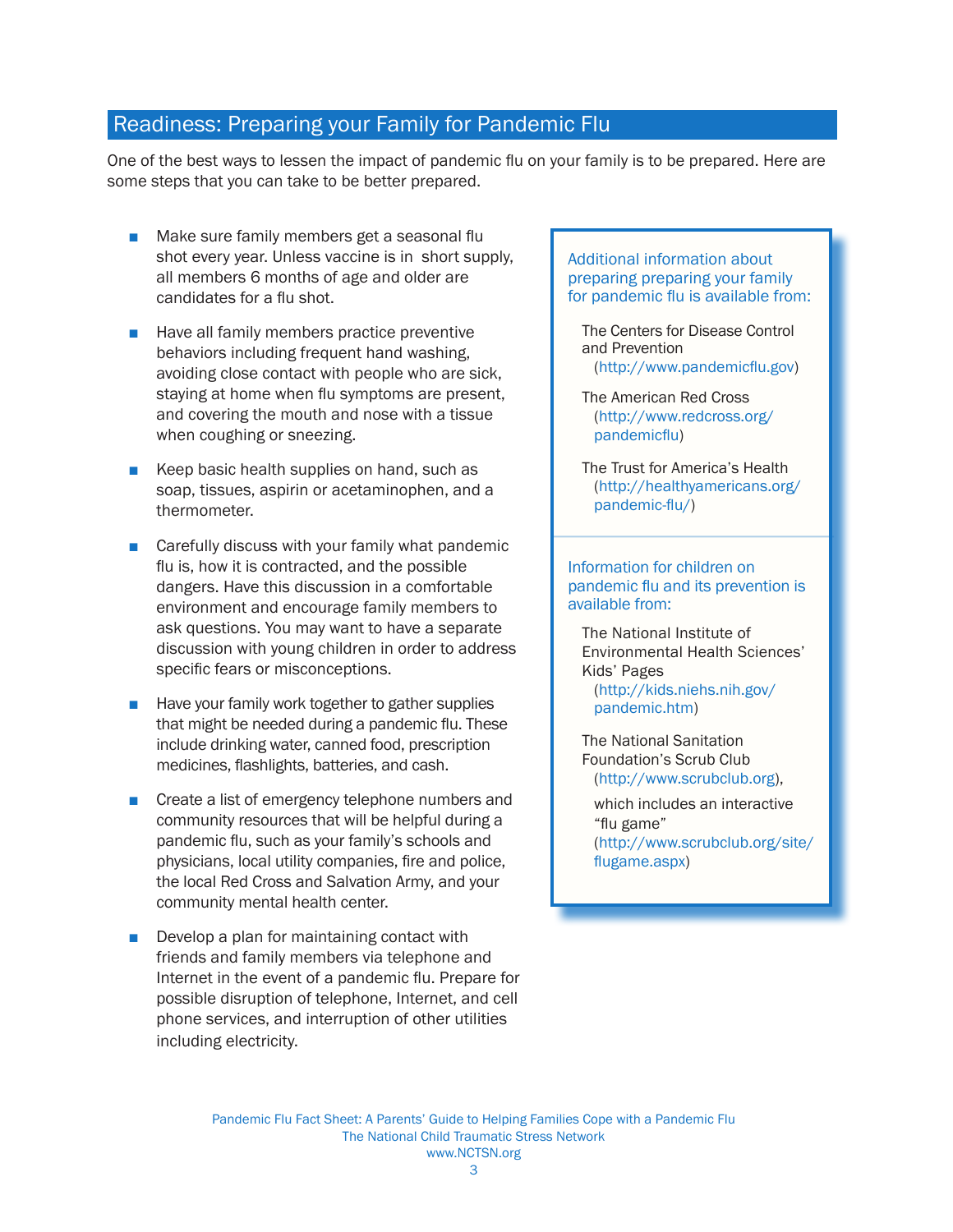### Response: Coping with the Stress of a Pandemic Flu

Even if your family is prepared, a pandemic flu may be very stressful. To help your family cope with this stress, follow these recommendations:

- Stay updated about what is happening with the flu by getting information from credible media outlets, local public health authorities, and updates from public health websites.
- Seek support from friends and family by talking to them on the telephone or communicating through e-mail.
- Even if your family is isolated or quarantined, be sure to maintain a healthy diet and exercise.
- Although you need to stay informed, minimize exposure to television news or other information that might promote stress or panic. Be particularly aware of (and limit) how much media coverage your children are watching.
- E-mail and instant messages may be good ways to stay in contact with others during a pandemic flu, but the Internet may also have the most sensational flu coverage and may be full of rumors. Make sure your children are not exposed to this content while on the Internet.
- Keep your family's schedule consistent when it comes to bedtimes, meals, and exercise.

Recognize that feelings such as grief, guilt, loneliness, boredom, fear of contracting disease, anxiety, stress and panic are normal reactions to a stressful situation.

- Make time to do things at home that have made you and your family feel better in other stressful situations, such as resting, reading, watching movies, listening to music, playing games, exercising, or engaging in religious activities.
- Support children and other family members by encouraging questions and helping them understand the situation, praising good behavior, talking about feelings and helping family members express their feelings through drawing or other activities, and creating household jobs or activities that involve all family members.
- Have children participate in distance learning opportunities that may be offered by their schools or other institutions/organizations.
- Recognize that feelings such as grief, guilt, loneliness, boredom, fear of contracting disease, anxiety, stress, and panic are normal reactions to a stressful situation.
- Modify your goals to meet the current reality of the situation, and focus on what you can accomplish.
- Shift expectations and priorities to focus on what gives you meaning, purpose, or fulfillment.
- Attempt to control self-defeating statements, or replace them with more helpful thoughts.
- Give yourself small breaks from the stress of the situation.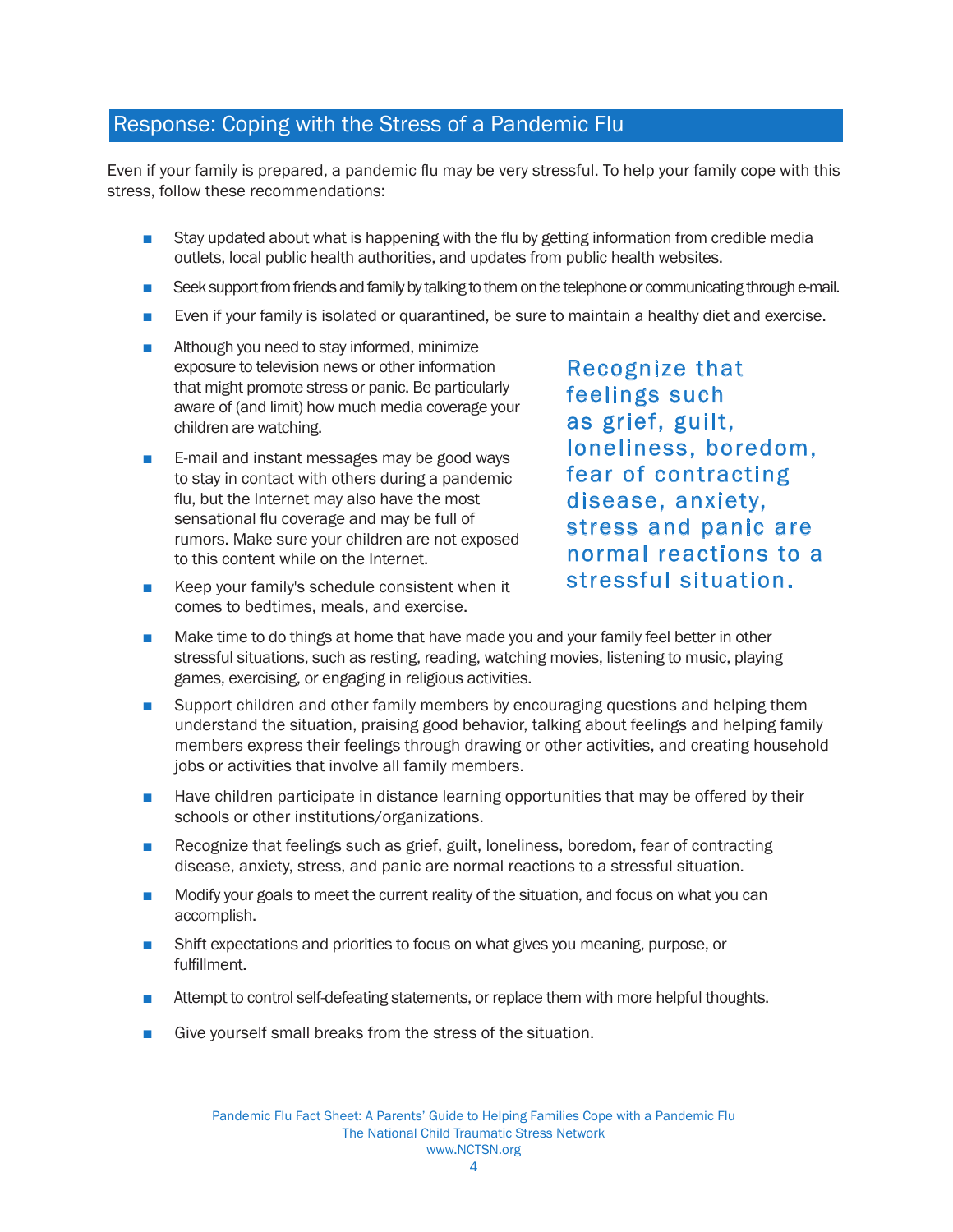Your children may respond differently to a pandemic flu depending on their ages. Table 2, below, lists some of the reactions you may see in children of various ages, and the best ways you can respond. some of the reactions you may see in children of various ages, and the best ways you can respond.

| Table 2: Helping Children Cope        |                                                                                                                                                                                                                  |                                                                                                                                                                                                                                                                                                                                                                                                                                                                                                                                  |  |
|---------------------------------------|------------------------------------------------------------------------------------------------------------------------------------------------------------------------------------------------------------------|----------------------------------------------------------------------------------------------------------------------------------------------------------------------------------------------------------------------------------------------------------------------------------------------------------------------------------------------------------------------------------------------------------------------------------------------------------------------------------------------------------------------------------|--|
| <b>AGE GROUP</b>                      | <b>REACTIONS</b>                                                                                                                                                                                                 | <b>HOW TO HELP</b>                                                                                                                                                                                                                                                                                                                                                                                                                                                                                                               |  |
| Preschool<br>$(ages 1-5)$             | Fear of darkness, bad dreams<br>$\bullet$<br>Speech difficulties<br>$\bullet$<br>Loss of bladder/bowel control,<br>$\bullet$<br>constipation, bed-wetting<br>Change in appetite<br>$\bullet$                     | Allow short-term changes in sleep<br>$\bullet$<br>arrangements<br>Plan calming, comforting activities before<br>$\bullet$<br>bedtime<br>Maintain regular family routines<br>$\bullet$<br>Encourage expression through play,<br>$\bullet$<br>reenactment, storytelling<br>Provide reassurance (verbal and<br>$\bullet$<br>physical)<br>Limit media exposure<br>$\bullet$                                                                                                                                                          |  |
| <b>Early Childhood</b><br>(ages 5-11) | Irritability, whining, aggressive<br>$\bullet$<br>behavior<br>Clinging, nightmares<br>$\bullet$<br>Withdrawal from peers, loss of<br>$\bullet$<br>interest<br>Competition for parents'<br>$\bullet$<br>attention | Be as patient and tolerant and possible<br>$\bullet$<br>Relax expectations at home<br>$\bullet$<br>Give children structured but<br>$\bullet$<br>undemanding chores/responsibilities<br>Set gentle but firm limits<br>$\bullet$<br>Encourage expression through play and<br>$\bullet$<br>conversation<br>Schedule play sessions and time to stay<br>$\bullet$<br>in touch with friends through telephone<br>and Internet<br>Discuss the pandemic flu and encourage<br>$\bullet$<br>questions<br>Limit media exposure<br>$\bullet$ |  |
| Preadolescent<br>(ages 11-14)         | Sleep/appetite disturbances<br>$\bullet$<br>Rebellion in the home<br>$\bullet$<br>School problems<br>$\bullet$<br>Loss of interest<br>$\bullet$<br>Physical problems                                             | Encourage children to stay in touch with<br>$\bullet$<br>friends through telephone and the<br>Internet<br>Relax expectations at home<br>$\bullet$<br>Give children structured but<br>$\bullet$<br>undemanding responsibilities<br>Give children additional individual<br>$\bullet$<br>attention<br>Encourage expression through<br>$\bullet$<br>discussion and conversation<br>Limit media exposure<br>$\bullet$                                                                                                                 |  |
| Adolescent<br>(ages 14-18)            | Physical symptoms (headaches,<br>rashes, etc.)<br>Sleep/appetite disturbance<br>٠<br>Agitation or decrease in energy,<br>$\bullet$<br>apathy<br>Delinquent/irresponsible<br>$\bullet$<br>behavior                | Encourage resumption of routines<br>$\bullet$<br>Encourage discussion of flu experience<br>$\bullet$<br>with peers, family (but do not force)<br>Encourage teens to stay in touch with<br>$\bullet$<br>friends through telephone and the<br>Internet<br>Reduce expectations<br>Limit media exposure                                                                                                                                                                                                                              |  |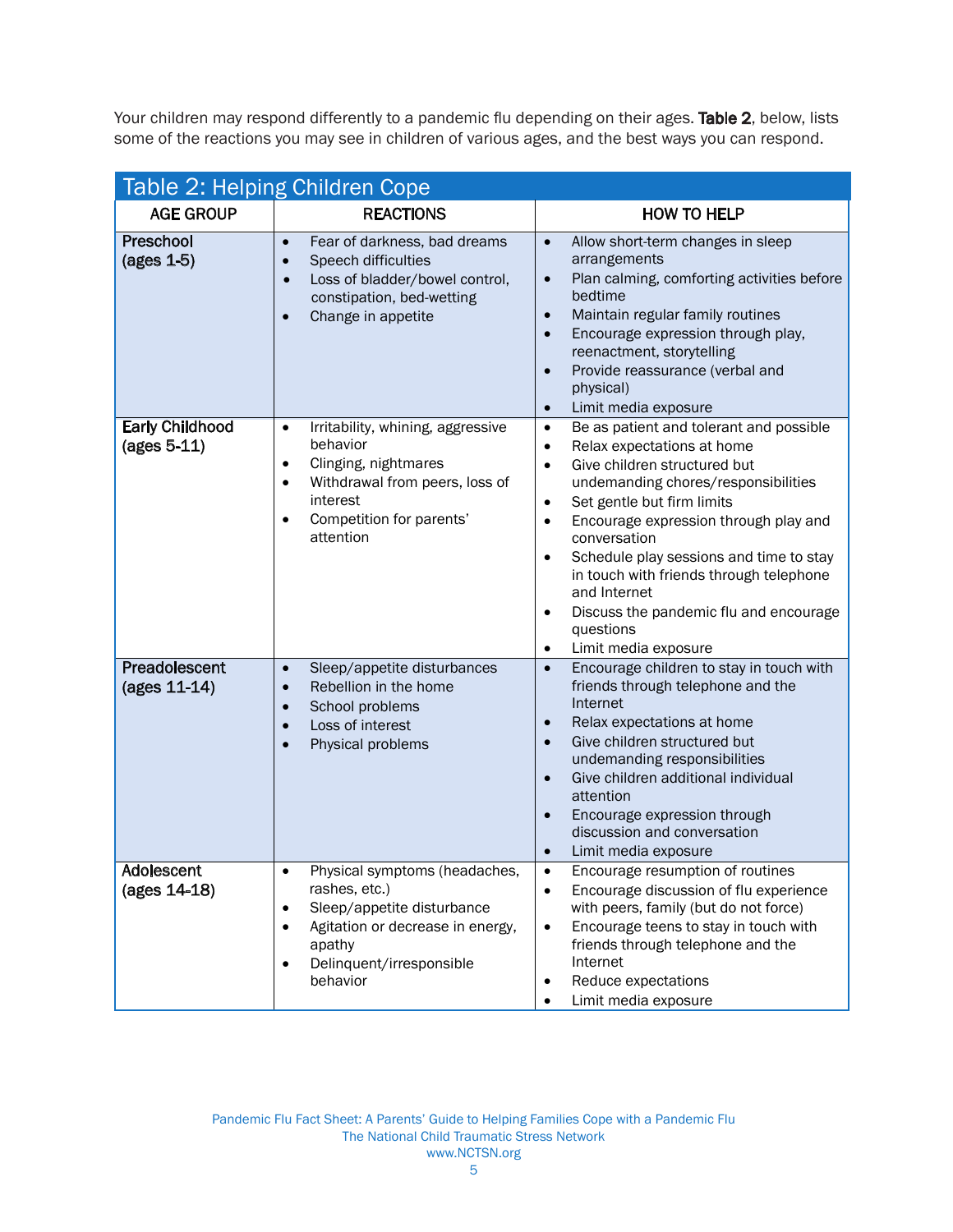## Coping with Grief

Surely the greatest threat from a pandemic flu is loss of life. If you are careful and follow flu precautions you can greatly decrease the likelihood of illness and death, but if the worst happens and a loved one dies, you are likely to experience significant grief. You may experience the following states as you grieve:

- **Sadness**
- Anger
- Withdrawal from social activities
- Decreased desire to go about daily activities
- Decreased ability to carry on with daily routines
- Decrease ability to connect with others
- Decreased ability to find meaning in life
- Acceptance of loss after a period of mourning

While grief is natural, you should find positive ways to cope with your feelings. Here are several helpful actions:

- Reach out to your friends and family and talk to them about your loss. Use telephones and e-mail to communicate if necessary
- Seek religious/spiritual help or professional counseling (this may be available online or by telephone during a pandemic flu)
- Find outlets for your feelings such as writing, drawing, exercising, blogging, and any other relaxing activity
- Stay engaged with daily activities or projects
- Avoid turning to destructive behaviors such as excessive drinking, overeating, or drug use

Additional information on how children cope with trauma and grief is available from:

The National Child Traumatic Stress Network ([http://www.nctsn.org/nccts/](http://www.nctsn.org/nccts/nav.do?pid=typ_tg) [nav.do?pid=typ\\_tg](http://www.nctsn.org/nccts/nav.do?pid=typ_tg))

If you experience feelings of grief for longer than 6 months, you should seek the help of a mental health professional to rule out other problems. Unfortunately, it may be difficult to access mental health services in-person during a pandemic. If this is the case, you should still try to contact local mental health providers who offer counseling by telephone or the Internet. Consult your local mental health association, community mental health centers, or other local mental health professionals to find out what services are available in your area.